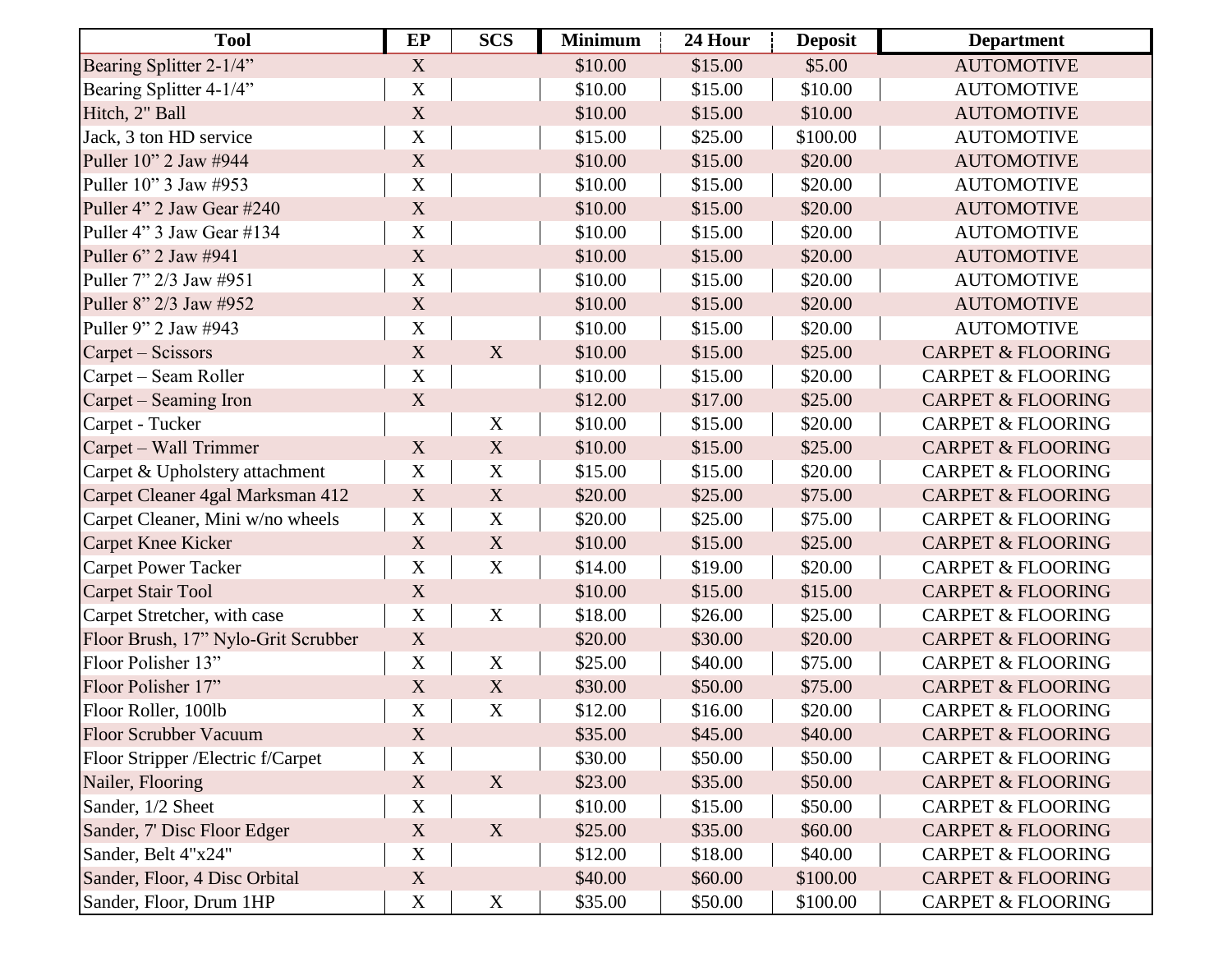| <b>Tool</b>                              | EP                        | <b>SCS</b>       | <b>Minimum</b> | 24 Hour | <b>Deposit</b> | <b>Department</b>               |
|------------------------------------------|---------------------------|------------------|----------------|---------|----------------|---------------------------------|
| Sander, Floor, Orbital Square            |                           | X                | \$69.00        | \$89.00 | \$75.00        | <b>CARPET &amp; FLOORING</b>    |
| Tile & Carpet Stripper                   | $\mathbf X$               |                  | \$40.00        | \$60.00 | \$75.00        | <b>CARPET &amp; FLOORING</b>    |
| Trimmer, Carpet Deluxe                   | $\mathbf X$               |                  | \$15.00        | \$15.00 | \$20.00        | <b>CARPET &amp; FLOORING</b>    |
| Compact Compressor, 2HP elec, 4 Gal      |                           | $\mathbf X$      | \$30.00        | \$37.00 | \$75.00        | <b>COMPACTING</b>               |
| Compactor, Jumping Jack Rammer           | X                         |                  | \$54.00        | \$77.00 | \$125.00       | <b>COMPACTING</b>               |
| Compactor, Plate 4HP                     | $\mathbf X$               |                  | \$54.00        | \$77.00 | \$125.00       | <b>COMPACTING</b>               |
| Compactor, Plate 5hp                     |                           | X                | \$54.00        | \$77.00 | \$125.00       | <b>COMPACTING</b>               |
| Compressor, 3.5HP                        |                           | $\mathbf X$      | \$27.00        | \$37.00 | \$75.00        | <b>COMPACTING</b>               |
| Tamper, 10"x10"                          | X                         | $\mathbf X$      | \$15.00        | \$15.00 | \$20.00        | <b>COMPACTING</b>               |
| Tamper, 8"x8"                            | X                         |                  | \$15.00        | \$15.00 | \$20.00        | <b>COMPACTING</b>               |
| Brick & Paver Splitter                   | X                         |                  | \$14.00        | \$19.00 | \$20.00        | <b>CONCRETE &amp; BRICKWORK</b> |
| Bull Float, concrete finishing 48"x8"    | $\mathbf X$               | X                | \$15.00        | \$19.00 | \$40.00        | <b>CONCRETE &amp; BRICKWORK</b> |
| Cement Curved End Edger 3"x6"            | $\mathbf X$               |                  | \$10.00        | \$15.00 | \$10.00        | <b>CONCRETE &amp; BRICKWORK</b> |
| Cement Edger, Steel Curler 6' x 3-1/2"   | $\mathbf X$               |                  | \$15.00        | \$15.00 | \$10.00        | <b>CONCRETE &amp; BRICKWORK</b> |
| Cement Finishing Broom 36"               | $\mathbf X$               |                  | \$15.00        | \$15.00 | \$10.00        | <b>CONCRETE &amp; BRICKWORK</b> |
| Cement Groover, Sidewalk Universal       | X                         |                  | \$15.00        | \$15.00 | \$10.00        | <b>CONCRETE &amp; BRICKWORK</b> |
| Cement Mag, Float 3-1/2"x16"             | $\mathbf X$               |                  | \$10.00        | \$15.00 | \$20.00        | <b>CONCRETE &amp; BRICKWORK</b> |
| Cement Mixer, E-Z Wheel, Electric        | $\mathbf X$               |                  | \$27.00        | \$37.00 | \$40.00        | <b>CONCRETE &amp; BRICKWORK</b> |
| Float, Magnesium Ext 16"                 | X                         |                  | \$10.00        | \$15.00 | \$10.00        | <b>CONCRETE &amp; BRICKWORK</b> |
| Saw Blade, Diamond, 14" f/concrete       | $\mathbf X$               | $\mathbf X$      | \$25.00        | \$25.00 | \$50.00        | <b>CONCRETE &amp; BRICKWORK</b> |
| Saw, Walk Behind 14" Concrete            | $\mathbf X$               |                  | \$50.00        | \$95.00 | \$150.00       | <b>CONCRETE &amp; BRICKWORK</b> |
| Trowel, Concrete 16" x 4"                | $\mathbf X$               |                  | \$15.00        | \$15.00 | \$10.00        | <b>CONCRETE &amp; BRICKWORK</b> |
| Trowel, Steel 14" x 4"                   | $\mathbf X$               |                  | \$15.00        | \$15.00 | \$10.00        | <b>CONCRETE &amp; BRICKWORK</b> |
| Grinder 7"                               | X                         |                  | \$20.00        | \$30.00 | \$40.00        | <b>CUTTING &amp; GRINDING</b>   |
| Door Lock Install Kit, Irwin             | $\mathbf X$               |                  | \$10.00        | \$10.00 | \$20.00        | <b>DRILLS</b>                   |
| Drill 2" Combination Hammer, Bosch       | $\mathbf X$               |                  | \$45.00        | \$65.00 | \$50.00        | <b>DRILLS</b>                   |
| Drill Bit, 1-1/2" Pointed                | X                         |                  | \$20.00        | \$35.00 | \$25.00        | <b>DRILLS</b>                   |
| Drill Bit, 1-1/2"x14" Pointed Chisel     |                           | $\mathbf X$      | \$22.00        | \$37.00 | \$30.00        | <b>DRILLS</b>                   |
| Drill Bit, 1-1/2"x19" Pointed Chisel     | X                         | X                | \$22.00        | \$37.00 | \$30.00        | <b>DRILLS</b>                   |
| Drill Bit, 1-1/4"x14" Narrow-Flat Chisel |                           | $\mathbf X$      | \$22.00        | \$37.00 | \$30.00        | <b>DRILLS</b>                   |
| Drill Bit, 1-1/8" Narrow-Flat Chisel     |                           | X                | \$20.00        | \$35.00 | \$25.00        | <b>DRILLS</b>                   |
| Drill Bit, 2"x19" Narrow-Flat Chisel     | $\boldsymbol{\mathrm{X}}$ | X                | \$22.00        | \$37.00 | \$30.00        | <b>DRILLS</b>                   |
| Drill Bit, 2"x19" Wide-Flat Chisel       | X                         | X                | \$30.00        | \$45.00 | \$40.00        | <b>DRILLS</b>                   |
| Drill Bit, 3-1/8"x19" Wide-Flat Chisel   | $\mathbf X$               | $\boldsymbol{X}$ | \$30.00        | \$45.00 | \$40.00        | <b>DRILLS</b>                   |
| Drill Bit, 7" Pointed Chisel             | X                         | X                | \$13.00        | \$17.00 | \$25.00        | <b>DRILLS</b>                   |
| Drill Bit, 7"x9/16" Narrow-Flat Chisel   | $\boldsymbol{\mathrm{X}}$ | $\boldsymbol{X}$ | \$13.00        | \$17.00 | \$25.00        | <b>DRILLS</b>                   |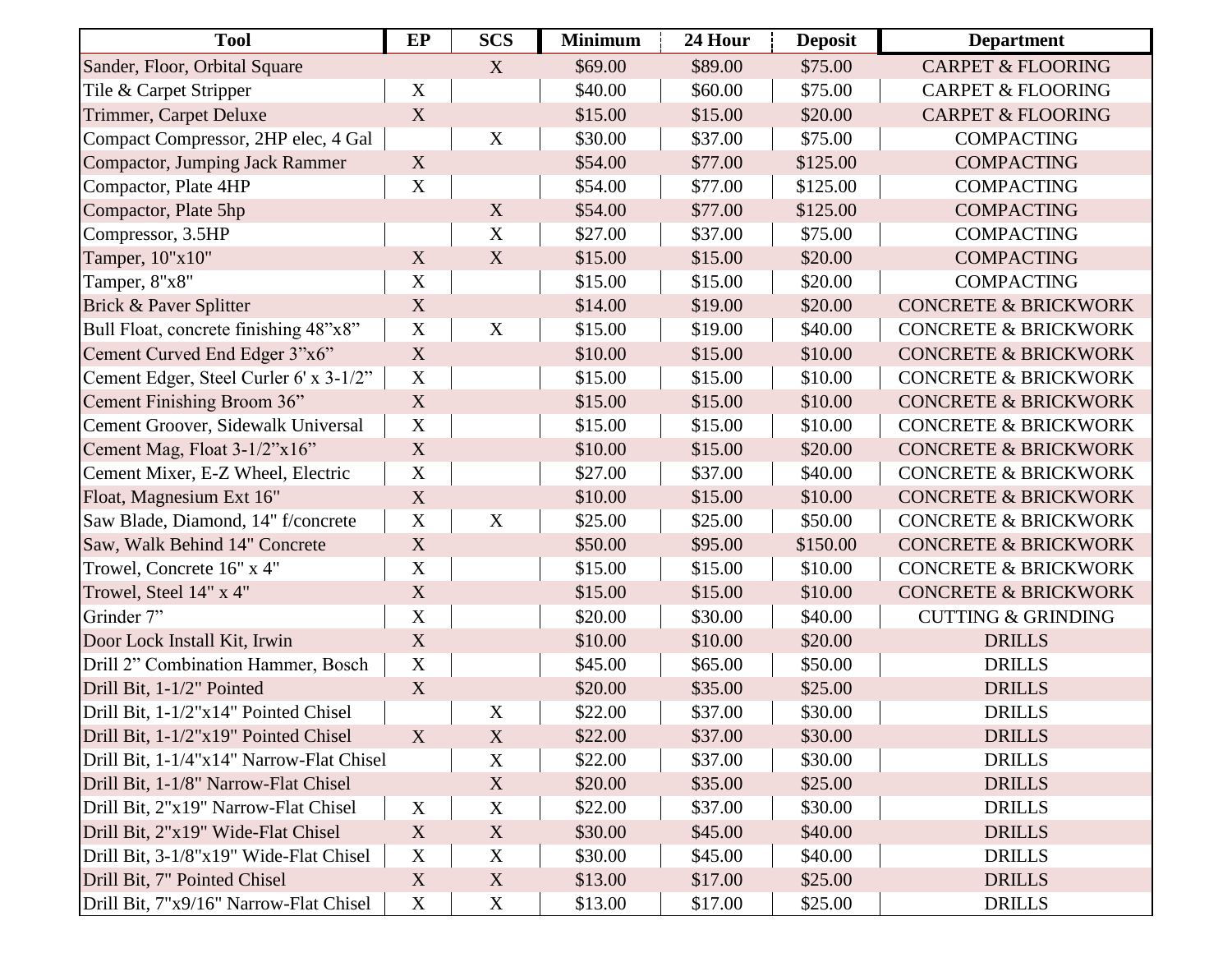| <b>Tool</b>                    | EP                        | <b>SCS</b>                | <b>Minimum</b> | 24 Hour | <b>Deposit</b> | <b>Department</b> |
|--------------------------------|---------------------------|---------------------------|----------------|---------|----------------|-------------------|
| Drill Bit, Hammer, 1"x13"      |                           | X                         | \$20.00        | \$35.00 | \$25.00        | <b>DRILLS</b>     |
| Drill Bit, Hammer, 1"x21"      | $\mathbf X$               | $\mathbf X$               | \$22.00        | \$37.00 | \$30.00        | <b>DRILLS</b>     |
| Drill Bit, Hammer, 1/2"x12"    |                           | $\boldsymbol{\mathrm{X}}$ | \$10.00        | \$15.00 | \$20.00        | <b>DRILLS</b>     |
| Drill Bit, Hammer, 1/2"x14"    |                           | $\mathbf X$               | \$13.00        | \$17.00 | \$25.00        | <b>DRILLS</b>     |
| Drill Bit, Hammer, 1/2"x24"    | X                         |                           | \$25.00        | \$40.00 | \$35.00        | <b>DRILLS</b>     |
| Drill Bit, Hammer, 1/2"x6"     | $\mathbf X$               |                           | \$20.00        | \$35.00 | \$20.00        | <b>DRILLS</b>     |
| Drill Bit, Hammer, 1/4"x10"    | $\mathbf X$               |                           | \$20.00        | \$35.00 | \$20.00        | <b>DRILLS</b>     |
| Drill Bit, Hammer, 1-1/2"x23"  | $\mathbf X$               |                           | \$25.00        | \$40.00 | \$35.00        | <b>DRILLS</b>     |
| Drill Bit, Hammer, 1-1/2"x24"  | $\mathbf X$               |                           | \$30.00        | \$45.00 | \$40.00        | <b>DRILLS</b>     |
| Drill Bit, Hammer, 1-1/4"x15"  | $\mathbf X$               |                           | \$25.00        | \$40.00 | \$35.00        | <b>DRILLS</b>     |
| Drill Bit, Hammer, 1-1/4"x23"  | $\boldsymbol{\mathrm{X}}$ | $\boldsymbol{\mathrm{X}}$ | \$25.00        | \$40.00 | \$35.00        | <b>DRILLS</b>     |
| Drill Bit, Hammer, 1-1/8"x14"  | $\mathbf X$               |                           | \$25.00        | \$40.00 | \$35.00        | <b>DRILLS</b>     |
| Drill Bit, Hammer, 1-1/8"x18"  | $\mathbf X$               |                           | \$25.00        | \$40.00 | \$35.00        | <b>DRILLS</b>     |
| Drill Bit, Hammer, 2-1/2"x24"  | $\mathbf X$               |                           | \$30.00        | \$45.00 | \$40.00        | <b>DRILLS</b>     |
| Drill Bit, Hammer, 2-1/8"x24"  | $\boldsymbol{\mathrm{X}}$ |                           | \$30.00        | \$45.00 | \$40.00        | <b>DRILLS</b>     |
| Drill Bit, Hammer, 3/16"x10"   | $\mathbf X$               |                           | \$20.00        | \$35.00 | \$20.00        | <b>DRILLS</b>     |
| Drill Bit, Hammer, 3/16"x4"    | $\boldsymbol{\mathrm{X}}$ |                           | \$20.00        | \$35.00 | \$20.00        | <b>DRILLS</b>     |
| Drill Bit, Hammer, 3/16"x8"    | $\mathbf X$               |                           | \$20.00        | \$35.00 | \$25.00        | <b>DRILLS</b>     |
| Drill Bit, Hammer, 3/4"x12"    |                           | $\boldsymbol{\mathrm{X}}$ | \$13.00        | \$17.00 | \$25.00        | <b>DRILLS</b>     |
| Drill Bit, Hammer, 3/4"x13"    | $\mathbf X$               | $\mathbf X$               | \$20.00        | \$35.00 | \$25.00        | <b>DRILLS</b>     |
| Drill Bit, Hammer, 3/4"x16"    | $\mathbf X$               |                           | \$20.00        | \$35.00 | \$25.00        | <b>DRILLS</b>     |
| Drill Bit, Hammer, 3/4"x21"    |                           | $\mathbf X$               | \$20.00        | \$35.00 | \$25.00        | <b>DRILLS</b>     |
| Drill Bit, Hammer, 3/8"x6"     | $\mathbf X$               |                           | \$20.00        | \$35.00 | \$20.00        | <b>DRILLS</b>     |
| Drill Bit, Hammer, 3-1/8"x24"  | X                         |                           | \$30.00        | \$45.00 | \$40.00        | <b>DRILLS</b>     |
| Drill Bit, Hammer, 5/8"x12"    |                           | $\mathbf X$               | \$10.00        | \$15.00 | \$20.00        | <b>DRILLS</b>     |
| Drill Bit, Hammer, 5/8"x14"    | X                         |                           | \$20.00        | \$35.00 | \$30.00        | <b>DRILLS</b>     |
| Drill Bit, Hammer, 5/8"x14"    | $\mathbf X$               | $\mathbf X$               | \$13.00        | \$17.00 | \$25.00        | <b>DRILLS</b>     |
| Drill Bit, Hammer, 5/8"x24"    | $\mathbf X$               |                           | \$25.00        | \$40.00 | \$35.00        | <b>DRILLS</b>     |
| Drill Bit, Hammer, 5/8"x8"     | X                         | X                         | \$10.00        | \$15.00 | \$20.00        | <b>DRILLS</b>     |
| Drill Bit, Hammer, 7/16"x6"    | $\mathbf X$               |                           | \$20.00        | \$35.00 | \$20.00        | <b>DRILLS</b>     |
| Drill Bit, Hammer, 7/8"x13"    |                           | X                         | \$16.00        | \$21.00 | \$25.00        | <b>DRILLS</b>     |
| Drill Bit, Hammer, 7/8"x21"    |                           | $\mathbf X$               | \$20.00        | \$35.00 | \$25.00        | <b>DRILLS</b>     |
| Drill Bit, Hammer-1-1/4"       | $X_{\mathcal{C}}$         | X                         | \$20.00        | \$35.00 | \$40.00        | <b>DRILLS</b>     |
| Drill Core Bit 1-3/4" Concrete | $\mathbf X$               |                           | \$20.00        | \$35.00 | \$40.00        | <b>DRILLS</b>     |
| Drill Core Bit 2" Concrete     | $\boldsymbol{\mathrm{X}}$ |                           | \$20.00        | \$35.00 | \$40.00        | <b>DRILLS</b>     |
| Drill Core Bit 2-3/4" Concrete | X                         |                           | \$20.00        | \$35.00 | \$40.00        | <b>DRILLS</b>     |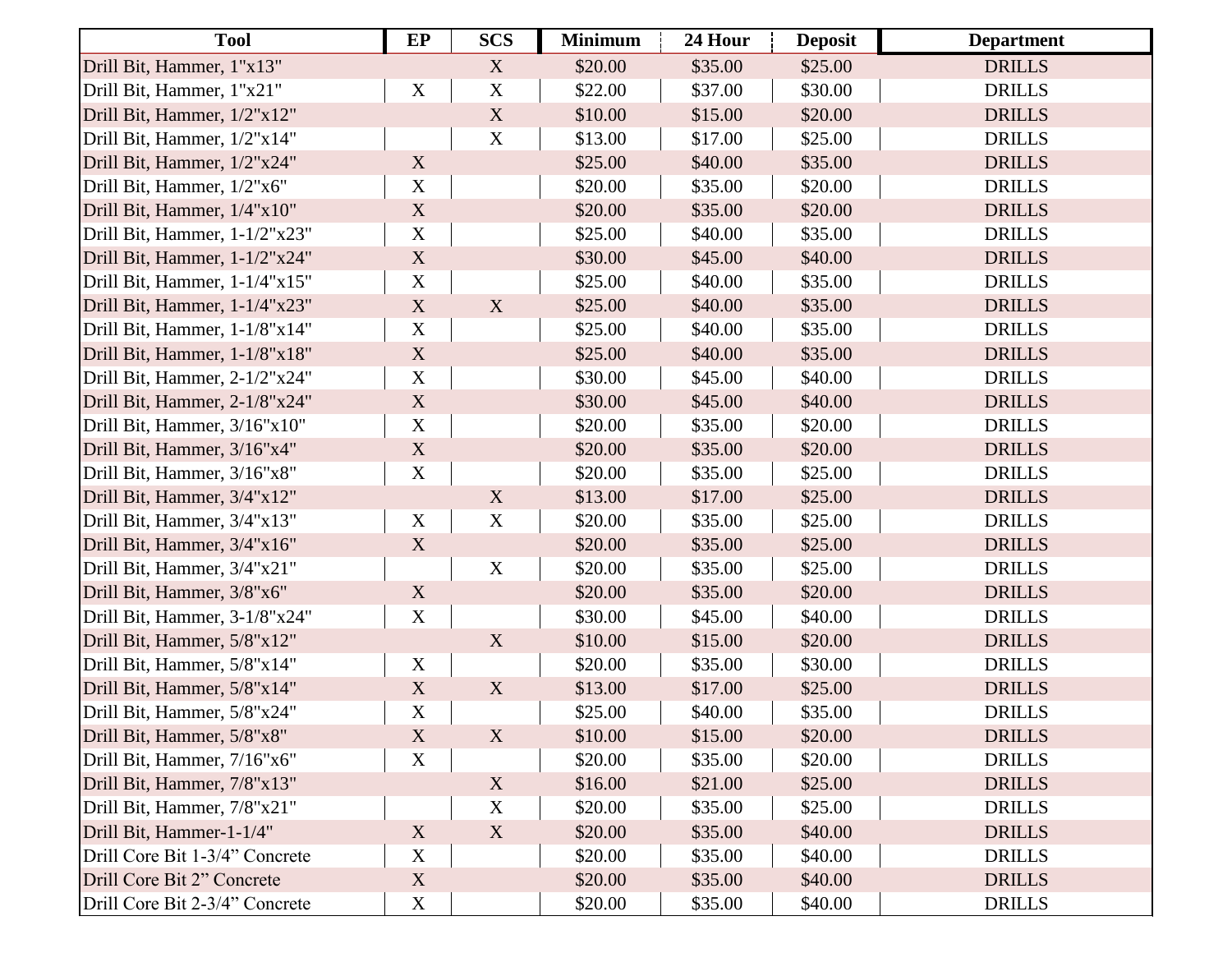| <b>Tool</b>                        | EP                        | <b>SCS</b>                | <b>Minimum</b> | 24 Hour | <b>Deposit</b> | <b>Department</b>        |
|------------------------------------|---------------------------|---------------------------|----------------|---------|----------------|--------------------------|
| Drill Core Bit 2-5/8" Concrete 17" | X                         |                           | \$30.00        | \$45.00 | \$40.00        | <b>DRILLS</b>            |
| Drill Core Bit 2-5/8" Concrete 8"  | $\mathbf X$               |                           | \$25.00        | \$40.00 | \$40.00        | <b>DRILLS</b>            |
| Drill Core Bit 3-1/2" Concrete     | $\mathbf X$               |                           | \$30.00        | \$45.00 | \$40.00        | <b>DRILLS</b>            |
| Drill Core Bit 3-1/4" Concrete     | X                         |                           | \$25.00        | \$40.00 | \$40.00        | <b>DRILLS</b>            |
| Drill Core Bit 4" Concrete         | $\mathbf X$               |                           | \$30.00        | \$45.00 | \$40.00        | <b>DRILLS</b>            |
| Drill Core Bit 5" Concrete         | X                         |                           | \$30.00        | \$45.00 | \$40.00        | <b>DRILLS</b>            |
| Drill Core Bit 6" Concrete         | $\mathbf X$               |                           | \$30.00        | \$45.00 | \$40.00        | <b>DRILLS</b>            |
| Drill, 1/2" Magnum                 | $\mathbf X$               |                           | \$10.00        | \$15.00 | \$30.00        | <b>DRILLS</b>            |
| Drill, 1/2" Right Angle Plumbers   | $\mathbf X$               |                           | \$15.00        | \$22.00 | \$40.00        | <b>DRILLS</b>            |
| Drill, 1-9/16" Combination Hammer  | $\mathbf X$               |                           | \$45.00        | \$65.00 | \$50.00        | <b>DRILLS</b>            |
| Drill, Hammer 1"                   | $\mathbf X$               |                           | \$30.00        | \$45.00 | \$50.00        | <b>DRILLS</b>            |
| Drill, Hammer 1-1/8"               | $\mathbf X$               |                           | \$40.00        | \$50.00 | \$50.00        | <b>DRILLS</b>            |
| Drill, Hammer 7/8"                 | $\mathbf X$               |                           | \$20.00        | \$30.00 | \$50.00        | <b>DRILLS</b>            |
| Drill, Hammer TE 1000-AVR          |                           | $\mathbf X$               | \$50.00        | \$65.00 | \$125.00       | <b>DRILLS</b>            |
| Drill, Hammer TE 30                |                           | $\boldsymbol{\mathrm{X}}$ | \$39.00        | \$55.00 | \$100.00       | <b>DRILLS</b>            |
| Drill, Hammer TE 70-ATC/AVR        |                           | $\mathbf X$               | \$43.00        | \$62.00 | \$125.00       | <b>DRILLS</b>            |
| Drill, Hammer, Bosch 1-1/8         |                           | X                         | \$20.00        | \$30.00 | \$50.00        | <b>DRILLS</b>            |
| Drill, Hole Hawg, 1/2"             | X                         |                           | \$20.00        | \$30.00 | \$50.00        | <b>DRILLS</b>            |
| Hole Saw 4-1/8" Wood or Metal      | X                         |                           | \$15.00        | \$15.00 | \$10.00        | <b>DRILLS</b>            |
| Panel Lift, Drywall                |                           | $\mathbf X$               | \$35.00        | \$45.00 | \$50.00        | <b>DRYWALL</b>           |
| Conduit Bender 1/2"                | $\mathbf X$               |                           | \$10.00        | \$15.00 | \$20.00        | <b>ELECTRICAL</b>        |
| Conduit Bender 3/4"                | $\mathbf X$               |                           | \$10.00        | \$15.00 | \$20.00        | <b>ELECTRICAL</b>        |
| Fish Tape 100'                     | $\mathbf X$               |                           | \$10.00        | \$14.00 | \$30.00        | <b>ELECTRICAL</b>        |
| Fish Tape, 125'                    |                           | $\mathbf X$               | \$10.00        | \$15.00 | \$30.00        | <b>ELECTRICAL</b>        |
| Fish tape, 65'                     |                           | $\mathbf X$               | \$10.00        | \$15.00 | \$20.00        | <b>ELECTRICAL</b>        |
| Post Driver / Fence                | $\mathbf X$               |                           | \$10.00        | \$15.00 | \$10.00        | FENCE INSTALL/POST HOLES |
| Post Hole Auger Bit 10x36          | $\mathbf X$               | $\mathbf X$               | \$15.00        | \$15.00 | \$0.00         | FENCE INSTALL/POST HOLES |
| Post hole Auger, Gas, one man      | $\mathbf X$               | $\mathbf X$               | \$53.00        | \$75.00 | \$150.00       | FENCE INSTALL/POST HOLES |
| Post Hole Digger w/Wooden Handles  | X                         | X                         | \$10.00        | \$15.00 | \$20.00        | FENCE INSTALL/POST HOLES |
| Post Hole Digger, Manual 4" Auger  | $\mathbf X$               | $\mathbf X$               | \$15.00        | \$15.00 | \$25.00        | FENCE INSTALL/POST HOLES |
| Post Hole Digger, manual scissors  | X                         |                           | \$15.00        | \$15.00 | \$25.00        | FENCE INSTALL/POST HOLES |
| Generator, 2.9kw                   |                           | $\mathbf X$               | \$40.00        | \$55.00 | \$100.00       | <b>GENERATORS</b>        |
| Generator, 6.5kw                   |                           | X                         | \$60.00        | \$85.00 | \$150.00       | <b>GENERATORS</b>        |
| Generator, Portable 4.5kw 8HP      | X                         |                           | \$45.00        | \$60.00 | \$100.00       | <b>GENERATORS</b>        |
| Generator, Portable 6kw 11HP       | $\boldsymbol{\mathrm{X}}$ |                           | \$60.00        | \$85.00 | \$150.00       | <b>GENERATORS</b>        |
| Bolt Cutter 24", Master            |                           | $\boldsymbol{\mathrm{X}}$ | \$10.00        | \$15.00 | \$25.00        | <b>HAND TOOLS</b>        |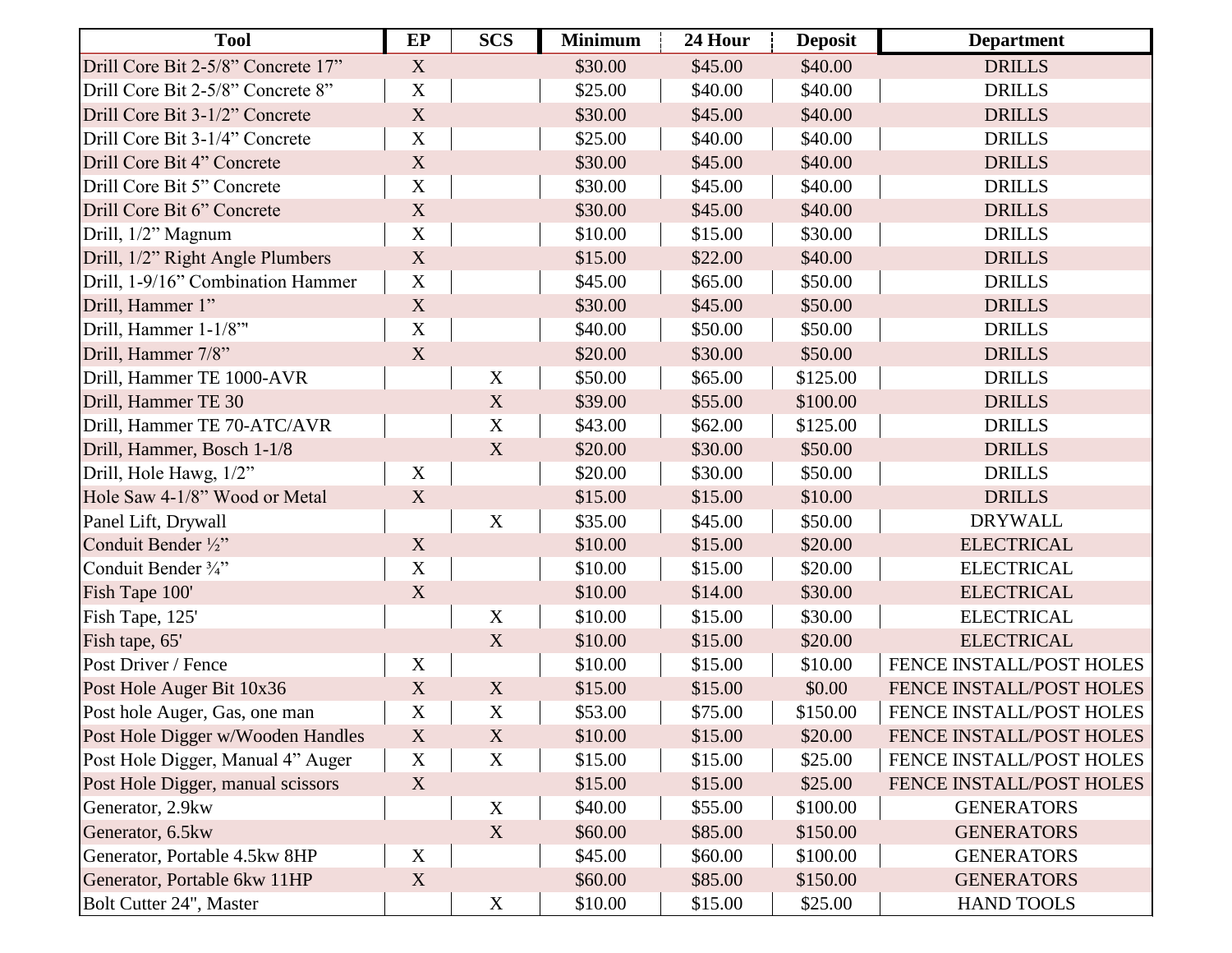| <b>Tool</b>                            | EP          | <b>SCS</b>                | <b>Minimum</b> | 24 Hour | <b>Deposit</b> | <b>Department</b>                |
|----------------------------------------|-------------|---------------------------|----------------|---------|----------------|----------------------------------|
| Bolt Cutter 36", Master                |             | $\boldsymbol{\mathrm{X}}$ | \$13.00        | \$15.00 | \$25.00        | <b>HAND TOOLS</b>                |
| Bolt Cutter, 18" center cut            | X           |                           | \$10.00        | \$15.00 | \$20.00        | <b>HAND TOOLS</b>                |
| Bolt Cutter, 30" center cut            | $\mathbf X$ |                           | \$13.00        | \$15.00 | \$25.00        | <b>HAND TOOLS</b>                |
| Level 4' Carpenters Wood               | X           |                           | \$10.00        | \$15.00 | \$10.00        | <b>HAND TOOLS</b>                |
| Level, 32" yellow                      | $\mathbf X$ |                           | \$10.00        | \$15.00 | \$20.00        | <b>HAND TOOLS</b>                |
| Level, 78" Yellow                      | X           |                           | \$15.00        | \$30.00 | \$40.00        | <b>HAND TOOLS</b>                |
| Pick, Mattock w/Handle                 | $\mathbf X$ |                           | \$10.00        | \$15.00 | \$20.00        | <b>HAND TOOLS</b>                |
| Pry Bar, 72" Johnson                   | $\mathbf X$ |                           | \$15.00        | \$15.00 | \$20.00        | <b>HAND TOOLS</b>                |
| Roller, Formica                        | X           |                           | \$10.00        | \$15.00 | \$20.00        | <b>HAND TOOLS</b>                |
| Roller, Formica (small) Black          | $\mathbf X$ |                           | \$15.00        | \$15.00 | \$10.00        | <b>HAND TOOLS</b>                |
| Scraper, Wall & Floor, w/12" handle    | X           |                           | \$15.00        | \$15.00 | \$5.00         | <b>HAND TOOLS</b>                |
| Sledge Hammer, 10lb                    | $\mathbf X$ | $\mathbf X$               | \$12.00        | \$16.00 | \$25.00        | <b>HAND TOOLS</b>                |
| Sledge Hammer, 12lb                    | $\mathbf X$ |                           | \$14.00        | \$18.00 | \$25.00        | <b>HAND TOOLS</b>                |
| Sledge Hammer, 14lb                    |             | $\mathbf X$               | \$16.00        | \$20.00 | \$25.00        | <b>HAND TOOLS</b>                |
| Dehumidifier                           | $\mathbf X$ | X                         | \$40.00        | \$40.00 | \$100.00       | HEATERS/FANS/DRYING              |
| Fan, High Velocity Metal 26"           | $\mathbf X$ |                           | \$25.00        | \$30.00 | \$50.00        | HEATERS/FANS/DRYING              |
| Floor Dryer, Turbo Fan                 | X           | X                         | \$20.00        | \$30.00 | \$50.00        | HEATERS/FANS/DRYING              |
| Heater, Kerosene Dura Heat, 100K BtU   |             | X                         | \$25.00        | \$40.00 | \$40.00        | HEATERS/FANS/DRYING              |
| Heater, Kerosene Dura Heat, 155K BtU   |             | $\boldsymbol{\mathrm{X}}$ | \$35.00        | \$55.00 | \$50.00        | HEATERS/FANS/DRYING              |
| Heater, Kerosene Reddy Heater 30,000 I | $\mathbf X$ |                           | \$20.00        | \$25.00 | \$50.00        | HEATERS/FANS/DRYING              |
| Come Along, HD 3 ton                   | $\mathbf X$ |                           | \$15.00        | \$20.00 | \$20.00        | <b>HOISTS &amp; JACKS</b>        |
| Jack, Hydraulic 121/2 ton              | $\mathbf X$ |                           | \$10.00        | \$15.00 | \$20.00        | <b>HOISTS &amp; JACKS</b>        |
| Jack, Hydraulic 221/2 ton              | $\mathbf X$ |                           | \$10.00        | \$15.00 | \$40.00        | <b>HOISTS &amp; JACKS</b>        |
| Jack, Screw type, 20 ton (house)       | $\mathbf X$ |                           | \$12.00        | \$15.00 | \$20.00        | <b>HOISTS &amp; JACKS</b>        |
| Jackall 48" Bumper jack                | $\mathbf X$ |                           | \$15.00        | \$25.00 | \$40.00        | <b>HOISTS &amp; JACKS</b>        |
| Jack Hammer, Elec brute w/cart         | $\mathbf X$ |                           | \$69.00        | \$99.00 | \$125.00       | <b>JACK HAMMERS</b>              |
| Jack Hammer, Hilti Demolition          | $\mathbf X$ | X                         | \$48.00        | \$68.00 | \$100.00       | <b>JACK HAMMERS</b>              |
| Ladder, 12' Step, Fiberglass           | X           | $\mathbf X$               | \$16.00        | \$24.00 | \$30.00        | <b>LADDERS &amp; SCAFFOLDING</b> |
| Ladder, 17', Little Giant              | X           |                           | \$30.00        | \$45.00 | \$50.00        | <b>LADDERS &amp; SCAFFOLDING</b> |
| Ladder, 20', Green, Fiberglass         | X           |                           | \$16.00        | \$24.00 | \$50.00        | <b>LADDERS &amp; SCAFFOLDING</b> |
| Ladder, 24', Extension, Fiberglass     | X           | X                         | \$20.00        | \$25.00 | \$50.00        | <b>LADDERS &amp; SCAFFOLDING</b> |
| Ladder, 32', Extension, Fiberglass     | $\mathbf X$ |                           | \$25.00        | \$30.00 | \$100.00       | <b>LADDERS &amp; SCAFFOLDING</b> |
| Ladder, Double Step, 8' Alu            | X           |                           | \$15.00        | \$24.00 | \$20.00        | <b>LADDERS &amp; SCAFFOLDING</b> |
| <b>Scaffold Guard Rail Pkg</b>         | X           |                           | \$10.00        | \$15.00 | \$40.00        | <b>LADDERS &amp; SCAFFOLDING</b> |
| Scaffold Outrigger Pkg                 | $\mathbf X$ |                           | \$10.00        | \$15.00 | \$40.00        | <b>LADDERS &amp; SCAFFOLDING</b> |
| Scaffold, Utility St-MP-6-0            | X           |                           | \$15.00        | \$25.00 | \$100.00       | <b>LADDERS &amp; SCAFFOLDING</b> |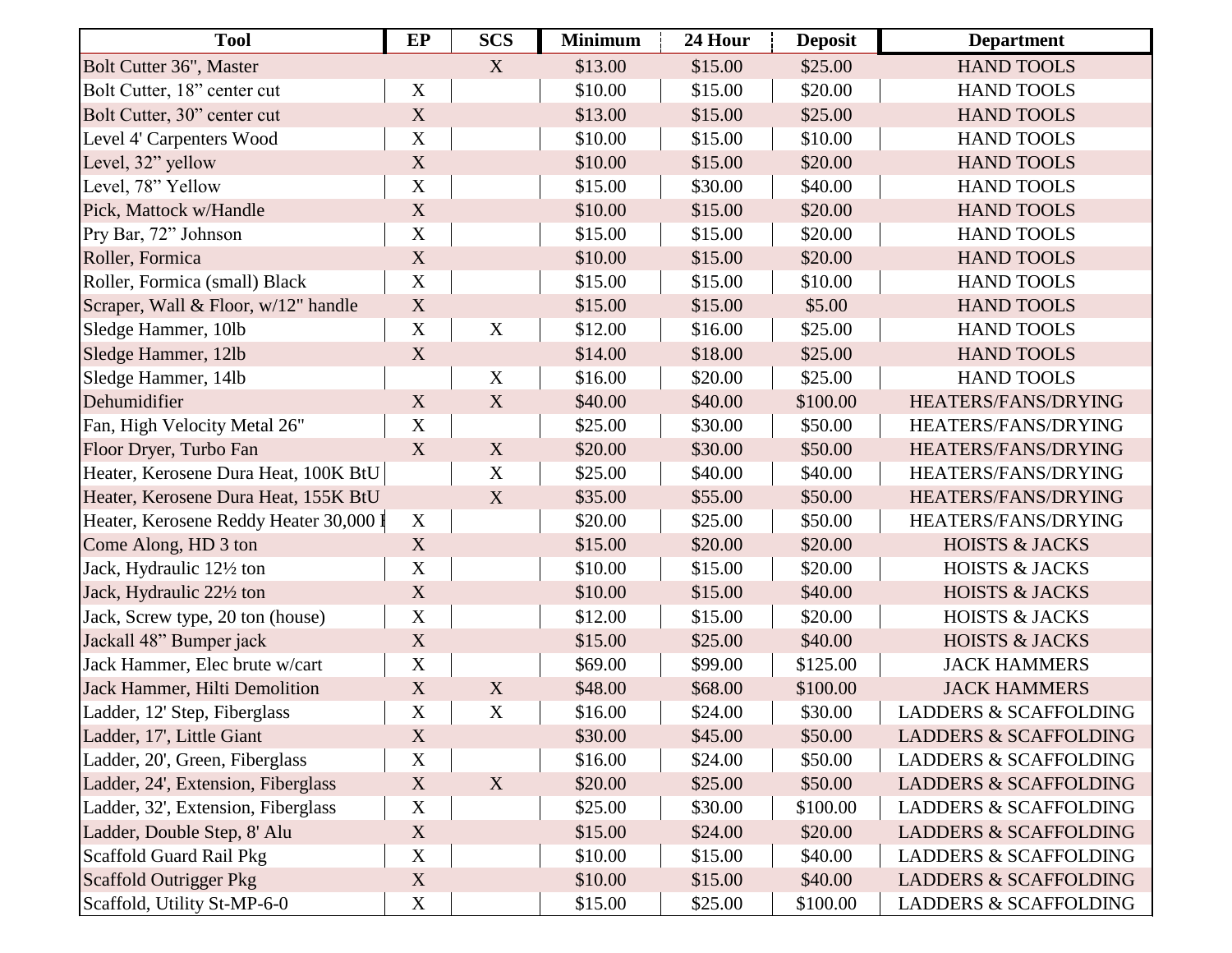| <b>Tool</b>                                       | EP                        | <b>SCS</b>                | <b>Minimum</b> | 24 Hour  | <b>Deposit</b> | <b>Department</b>                |
|---------------------------------------------------|---------------------------|---------------------------|----------------|----------|----------------|----------------------------------|
| Scaffolding, 5x5 One Level                        |                           | X                         | \$65.00        | \$65.00  | \$100.00       | <b>LADDERS &amp; SCAFFOLDING</b> |
| Scaffolding, 5x5 Three Levels                     |                           | $\mathbf X$               | \$120.00       | \$120.00 | \$100.00       | <b>LADDERS &amp; SCAFFOLDING</b> |
| Scaffolding, 5x5 Two Levels                       |                           | $\mathbf X$               | \$90.00        | \$90.00  | \$100.00       | <b>LADDERS &amp; SCAFFOLDING</b> |
| Scaffolding, Utility 6FT Bakers Style             |                           | $\boldsymbol{X}$          | \$36.00        | \$52.00  | \$100.00       | <b>LADDERS &amp; SCAFFOLDING</b> |
| Axe, Fiberglass Handle 3lb                        | X                         |                           | \$10.00        | \$15.00  | \$20.00        | <b>LAWN &amp; GARDEN</b>         |
| Blower, Backpack Leaf, Gas                        | $\mathbf X$               |                           | \$27.00        | \$36.00  | \$60.00        | <b>LAWN &amp; GARDEN</b>         |
| Blower, Handheld, Gas                             | $\mathbf X$               |                           | \$15.00        | \$25.00  | \$40.00        | <b>LAWN &amp; GARDEN</b>         |
| <b>Brush Cutter 13HP</b>                          |                           | $\mathbf X$               | \$75.00        | \$95.00  | \$125.00       | <b>LAWN &amp; GARDEN</b>         |
| Hedge Trimmer, Elec 24"                           | X                         |                           | \$10.00        | \$18.00  | \$40.00        | <b>LAWN &amp; GARDEN</b>         |
| Hedge Trimmer, Gas 24"                            | $\mathbf X$               |                           | \$20.00        | \$35.00  | \$60.00        | <b>LAWN &amp; GARDEN</b>         |
| Lawn Aerator, Plugger                             | X                         | X                         | \$55.00        | \$80.00  | \$100.00       | <b>LAWN &amp; GARDEN</b>         |
| Lawn Leaf Blower, 4" Billy Goat                   |                           | $\mathbf X$               | \$40.00        | \$60.00  | \$50.00        | <b>LAWN &amp; GARDEN</b>         |
| Lawn Mower, 21"                                   | $\mathbf X$               | X                         | \$25.00        | \$35.00  | \$75.00        | <b>LAWN &amp; GARDEN</b>         |
| Lawn Roller, Push 18x24                           | $\mathbf X$               | $\mathbf X$               | \$10.00        | \$17.00  | \$25.00        | <b>LAWN &amp; GARDEN</b>         |
| Lawn Thatcher/Power Rake, 5.5HP                   | $\mathbf X$               | $\boldsymbol{\mathrm{X}}$ | \$45.00        | \$70.00  | \$100.00       | <b>LAWN &amp; GARDEN</b>         |
| Lawn Vacuum w/bag, 5HP Billy Goat                 | $\boldsymbol{\mathrm{X}}$ |                           | \$30.00        | \$50.00  | \$80.00        | <b>LAWN &amp; GARDEN</b>         |
| Lawn/Edger, Little Wonder, Gas                    | $\mathbf X$               |                           | \$20.00        | \$28.00  | \$60.00        | <b>LAWN &amp; GARDEN</b>         |
| Rake, Landscape 36"                               | $\mathbf X$               | $\mathbf X$               | \$10.00        | \$15.00  | \$40.00        | <b>LAWN &amp; GARDEN</b>         |
| Scoop, Aluminum Grain                             | $\mathbf X$               |                           | \$10.00        | \$15.00  | \$10.00        | <b>LAWN &amp; GARDEN</b>         |
| Shovel, Fiberglass Handle                         |                           | $\mathbf X$               | \$10.00        | \$15.00  | \$10.00        | <b>LAWN &amp; GARDEN</b>         |
| Sod Cutter, 18" (w/trailer-EP)                    | $\mathbf X$               | X                         | \$65.00        | \$90.00  | \$150.00       | <b>LAWN &amp; GARDEN</b>         |
| Sod Cutter, Hand Type                             | $\mathbf X$               |                           | \$10.00        | \$16.00  | \$20.00        | <b>LAWN &amp; GARDEN</b>         |
| Sod Cutter, Kick Type 12"                         | $\mathbf X$               | X                         | \$20.00        | \$30.00  | \$40.00        | <b>LAWN &amp; GARDEN</b>         |
| Spreader, Broadcast Push, Stainless               | $\mathbf X$               |                           | \$10.00        | \$15.00  | \$20.00        | <b>LAWN &amp; GARDEN</b>         |
| Spreader, Drop                                    | $\mathbf X$               |                           | \$10.00        | \$15.00  | \$20.00        | <b>LAWN &amp; GARDEN</b>         |
| <b>String Trimmer, Straight Shaft</b>             | $\mathbf X$               |                           | \$19.00        | \$29.00  | \$50.00        | <b>LAWN &amp; GARDEN</b>         |
| Tiller, Mid-Tine 6HP                              | $\mathbf X$               | $\mathbf X$               | \$45.00        | \$65.00  | \$100.00       | <b>LAWN &amp; GARDEN</b>         |
| Tiller, Mini-Cultivator / Mantis                  | $\mathbf X$               | $\boldsymbol{\mathrm{X}}$ | \$25.00        | \$45.00  | \$75.00        | <b>LAWN &amp; GARDEN</b>         |
| Trencher, Bededger                                | X                         |                           | \$60.00        | \$85.00  | \$100.00       | <b>LAWN &amp; GARDEN</b>         |
| Trencher, Groundsaw                               | $\mathbf X$               |                           | \$65.00        | \$95.00  | \$100.00       | <b>LAWN &amp; GARDEN</b>         |
| Wheelbarrow, Blue, Jackson, 5-3/4 ft <sup>2</sup> | $\boldsymbol{\mathrm{X}}$ | X                         | \$12.00        | \$15.00  | \$50.00        | <b>LAWN &amp; GARDEN</b>         |
| Dolly, 2 wheel no strap                           | $\mathbf X$               |                           | \$15.00        | \$15.00  | \$20.00        | <b>MATERIAL HANDLING</b>         |
| Dolly, 4 wheel, 18"x30" wood                      | X                         | X                         | \$10.00        | \$15.00  | \$20.00        | <b>MATERIAL HANDLING</b>         |
| Dolly, Appliance                                  | $\mathbf X$               | $\mathbf X$               | \$10.00        | \$15.00  | \$50.00        | <b>MATERIAL HANDLING</b>         |
| Dolly, Power Mate Stair                           | $\mathbf X$               |                           | \$80.00        | \$125.00 | \$150.00       | <b>MATERIAL HANDLING</b>         |
| Furniture Pad                                     | X                         |                           | \$10.00        | \$15.00  | \$10.00        | <b>MATERIAL HANDLING</b>         |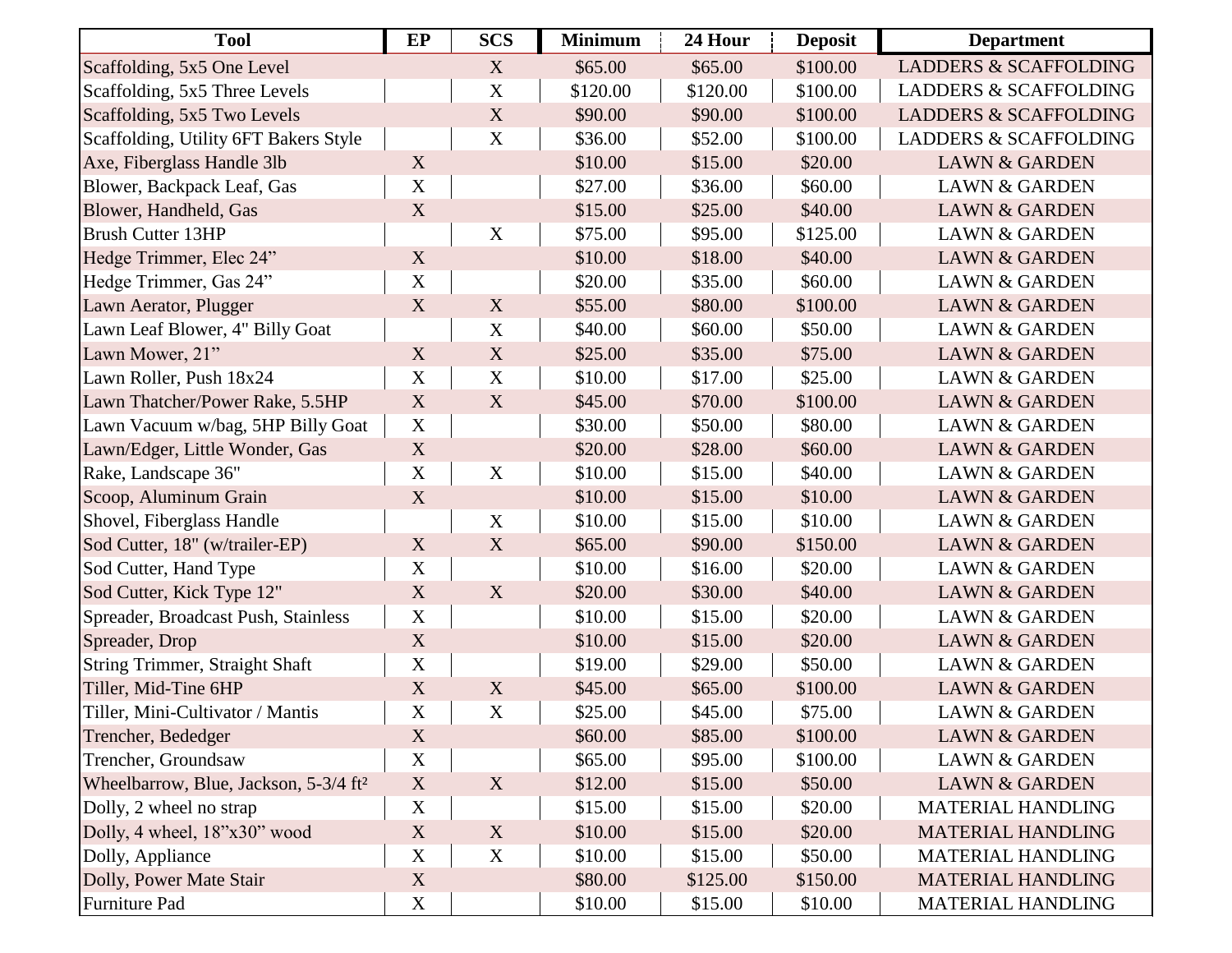| <b>Tool</b>                      | EP          | <b>SCS</b>                | <b>Minimum</b> | 24 Hour  | <b>Deposit</b> | <b>Department</b>               |
|----------------------------------|-------------|---------------------------|----------------|----------|----------------|---------------------------------|
| Ramps, Folding 10"x8'/pair       | X           | X                         | \$10.00        | \$15.00  | \$40.00        | <b>MATERIAL HANDLING</b>        |
| Magnetic Sweeper 34"             | $\mathbf X$ | $\mathbf X$               | \$15.00        | \$20.00  | \$20.00        | <b>MISCELLANEOUS TOOLS</b>      |
| <b>Metal Detector</b>            | X           | $\boldsymbol{\mathrm{X}}$ | \$15.00        | \$25.00  | \$50.00        | MISCELLANEOUS TOOLS             |
| <b>Power Fastner Gun</b>         | X           |                           | \$25.00        | \$30.00  | \$40.00        | <b>MISCELLANEOUS TOOLS</b>      |
| Shop Vac, 13 Gal                 | X           |                           | \$23.00        | \$23.00  | \$40.00        | <b>MISCELLANEOUS TOOLS</b>      |
| Shop Vac, 8 Gal. - Inflator Only | X           |                           | \$10.00        | \$17.00  | \$20.00        | <b>MISCELLANEOUS TOOLS</b>      |
| Nailer, Brad, Finish             | $\mathbf X$ | X                         | \$23.00        | \$32.00  | \$50.00        | <b>NAILERS</b>                  |
| Nailer, Framing Pneumatic        | $\mathbf X$ |                           | \$23.00        | \$32.00  | \$50.00        | <b>NAILERS</b>                  |
| Nailer, Roofing Pneumatic        | $\mathbf X$ | X                         | \$23.00        | \$32.00  | \$50.00        | <b>NAILERS</b>                  |
| <b>Heat Gun</b>                  | X           |                           | \$10.00        | \$15.00  | \$20.00        | PAINT & WALLS                   |
| Paint, Parking Lot striper       | $\mathbf X$ | $\mathbf X$               | \$12.00        | \$20.00  | \$30.00        | <b>PAINT &amp; WALLS</b>        |
| <b>Wallpaper Perforator</b>      |             | $\mathbf X$               | \$10.00        | \$15.00  | \$20.00        | PAINT & WALLS                   |
| Wallpaper Steamer, Electric      | X           | X                         | \$16.00        | \$24.00  | \$30.00        | <b>PAINT &amp; WALLS</b>        |
| Canopy 10'x10', White, EZ Up     | $\mathbf X$ | $\mathbf X$               | \$50.00        | \$50.00  | \$40.00        | PARTIES & TAILGATING            |
| <b>Chair Cart</b>                | X           | X                         | \$15.00        | \$15.00  | \$20.00        | <b>PARTIES &amp; TAILGATING</b> |
| Chair, Folding Brown             | $\mathbf X$ | $\mathbf X$               | \$1.50         | \$1.50   | \$0.00         | PARTIES & TAILGATING            |
| Cooler, Red Super Keg            | $\mathbf X$ | X                         | \$25.00        | \$25.00  | \$30.00        | <b>PARTIES &amp; TAILGATING</b> |
| Cotton Candy Machine w/Cart      | $\mathbf X$ | $\mathbf X$               | \$70.00        | \$70.00  | \$75.00        | PARTIES & TAILGATING            |
| Hot Dog Machine, "Super Dogeroo" | $\mathbf X$ | X                         | \$65.00        | \$65.00  | \$50.00        | <b>PARTIES &amp; TAILGATING</b> |
| Nacho Cheese Dispenser           | X           | $\mathbf X$               | \$40.00        | \$40.00  | \$50.00        | PARTIES & TAILGATING            |
| Popcorn Machine w/ cart          | $\mathbf X$ | X                         | \$65.00        | \$65.00  | \$40.00        | <b>PARTIES &amp; TAILGATING</b> |
| Slush Machine, Twin Bowl         | $\mathbf X$ | $\mathbf X$               | \$140.00       | \$140.00 | \$75.00        | PARTIES & TAILGATING            |
| <b>Sno-Kone Machine</b>          | $\mathbf X$ | X                         | \$65.00        | \$65.00  | \$75.00        | <b>PARTIES &amp; TAILGATING</b> |
| Table, 30" x 96" Banquet         | X           | $\mathbf X$               | \$15.00        | \$15.00  | \$0.00         | PARTIES & TAILGATING            |
| Table, 60" Round                 | $\mathbf X$ |                           | \$10.00        | \$10.00  | \$0.00         | <b>PARTIES &amp; TAILGATING</b> |
| Table, 72" Round                 | $\mathbf X$ |                           | \$10.00        | \$10.00  | \$0.00         | PARTIES & TAILGATING            |
| Table, Fill-N-Chill              |             | $\mathbf X$               | \$30.00        | \$30.00  | \$40.00        | <b>PARTIES &amp; TAILGATING</b> |
| Tacker, Hand                     | X           |                           | \$15.00        | \$15.00  | \$20.00        | <b>PARTIES &amp; TAILGATING</b> |
| <b>Basin Wrench</b>              | X           |                           | \$10.00        | \$15.00  | \$20.00        | <b>PLUMBING &amp; PUMPS</b>     |
| <b>Flaring Tool</b>              | $\mathbf X$ |                           | \$10.00        | \$15.00  | \$20.00        | <b>PLUMBING &amp; PUMPS</b>     |
| Moen Cartridge Puller            | $\mathbf X$ |                           | \$15.00        | \$15.00  | \$10.00        | <b>PLUMBING &amp; PUMPS</b>     |
| Pex Crimper                      | $\mathbf X$ |                           | \$15.00        | \$20.00  | \$50.00        | PLUMBING & PUMPS                |
| Pipe Cutter, $1/8$ " - $2$ "     | $\mathbf X$ |                           | \$10.00        | \$15.00  | \$20.00        | <b>PLUMBING &amp; PUMPS</b>     |
| Pipe Tap $1-1/2$ " NPT           | $\mathbf X$ |                           | \$10.00        | \$15.00  | \$20.00        | PLUMBING & PUMPS                |
| Pipe Vise                        | $\mathbf X$ |                           | \$10.00        | \$15.00  | \$40.00        | <b>PLUMBING &amp; PUMPS</b>     |
| Pipe Wrench, 18"                 | $\mathbf X$ |                           | \$10.00        | \$15.00  | \$40.00        | PLUMBING & PUMPS                |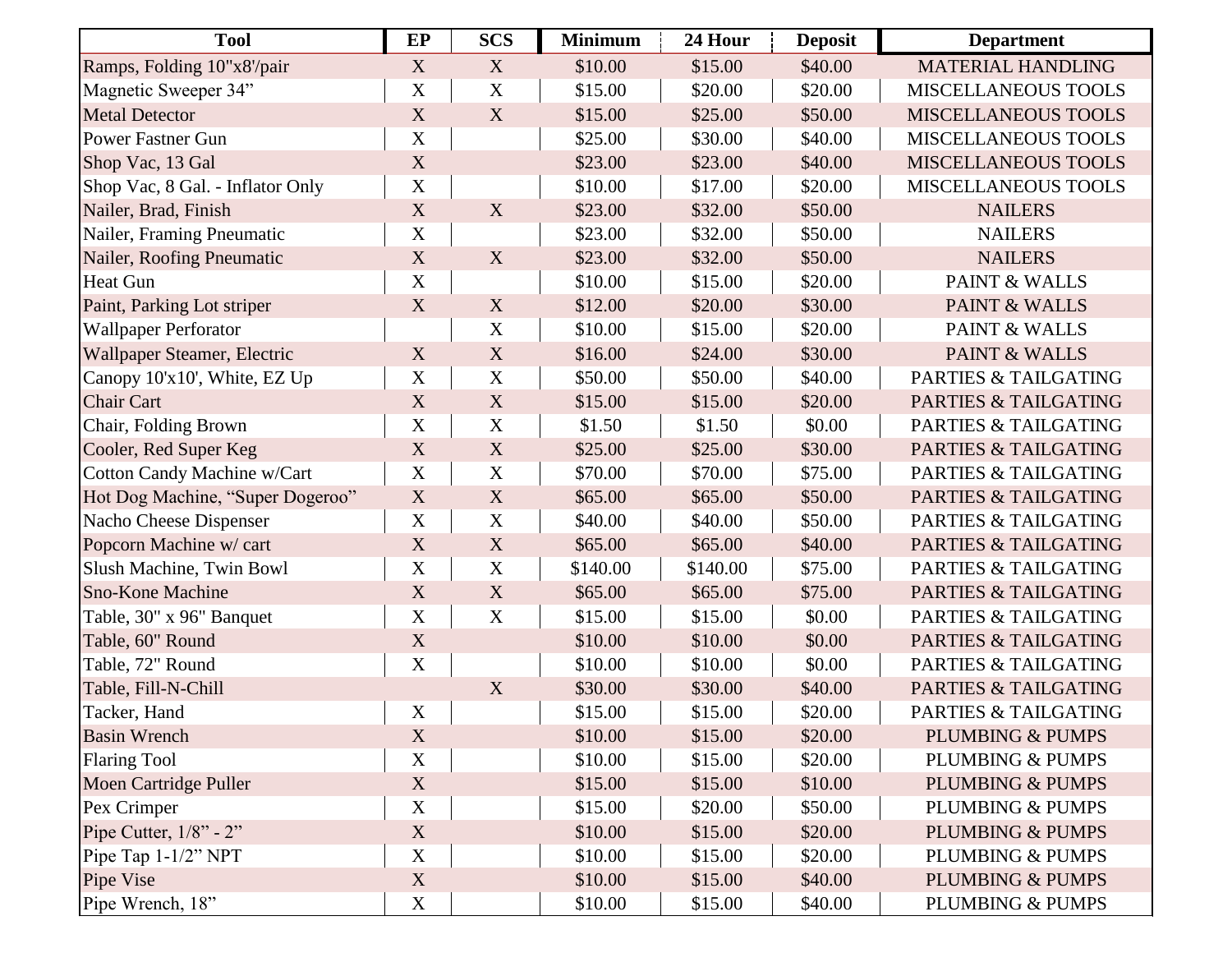| <b>Tool</b>                           | EP                        | <b>SCS</b>  | <b>Minimum</b> | 24 Hour | <b>Deposit</b> | <b>Department</b>           |
|---------------------------------------|---------------------------|-------------|----------------|---------|----------------|-----------------------------|
| Pipe Wrench, 24"                      | X                         | X           | \$10.00        | \$15.00 | \$40.00        | <b>PLUMBING &amp; PUMPS</b> |
| Pipe Wrench, 36" Alu                  | $\mathbf X$               |             | \$10.00        | \$15.00 | \$40.00        | <b>PLUMBING &amp; PUMPS</b> |
| Pipe Wrench, 48" Alu                  | $\mathbf X$               |             | \$12.00        | \$17.00 | \$65.00        | <b>PLUMBING &amp; PUMPS</b> |
| Pump Hose, 25' Blue - 2" Dia          | $\mathbf X$               |             | \$10.00        | \$15.00 | \$20.00        | PLUMBING & PUMPS            |
| Pump Hose, 50' Blue - 2" Dia          |                           | $\mathbf X$ | \$10.00        | \$15.00 | \$20.00        | <b>PLUMBING &amp; PUMPS</b> |
| Pump, 2" Submersible (electric)       | X                         | $\mathbf X$ | \$28.00        | \$37.00 | \$40.00        | PLUMBING & PUMPS            |
| Pump, Small Submersible (electric)    | X                         | X           | \$23.00        | \$32.00 | \$40.00        | <b>PLUMBING &amp; PUMPS</b> |
| Pump, Waterbed / Transfer             | $\mathbf X$               |             | \$15.00        | \$15.00 | \$20.00        | <b>PLUMBING &amp; PUMPS</b> |
| Seat Wrench Six Step, Faucet          | X                         |             | \$10.00        | \$15.00 | \$10.00        | <b>PLUMBING &amp; PUMPS</b> |
| Seat Wrench Tapered, Faucet           | $\mathbf X$               |             | \$10.00        | \$15.00 | \$10.00        | <b>PLUMBING &amp; PUMPS</b> |
| Snake, Closet Auger                   | X                         | X           | \$10.00        | \$15.00 | \$15.00        | <b>PLUMBING &amp; PUMPS</b> |
| Snake, Manual Drum Auger 1/4" x 25"   | $\mathbf X$               | $\mathbf X$ | \$10.00        | \$15.00 | \$20.00        | <b>PLUMBING &amp; PUMPS</b> |
| Snake, Model C Sectional, Cage        | $\mathbf X$               |             | \$15.00        | \$25.00 | \$20.00        | <b>PLUMBING &amp; PUMPS</b> |
| Snake, Model C Sectional, Electric    | $\mathbf X$               | $\mathbf X$ | \$65.00        | \$90.00 | \$150.00       | PLUMBING & PUMPS            |
| Snake, Model E, 1/2" x 50', Electric  | $\boldsymbol{\mathrm{X}}$ | X           | \$35.00        | \$52.00 | \$75.00        | <b>PLUMBING &amp; PUMPS</b> |
| Snake, Model K, 1/2" x 50', Manual    | $\mathbf X$               |             | \$21.00        | \$30.00 | \$40.00        | <b>PLUMBING &amp; PUMPS</b> |
| Snake, Model R, 5/8" x 100', Electric | $\mathbf X$               | X           | \$65.00        | \$85.00 | \$125.00       | <b>PLUMBING &amp; PUMPS</b> |
| Snake, Model S, 3/8" x 25', w/drill   | $\mathbf X$               | $\mathbf X$ | \$19.00        | \$27.00 | \$40.00        | <b>PLUMBING &amp; PUMPS</b> |
| Soil Pipe Cutter                      | X                         |             | \$10.00        | \$15.00 | \$80.00        | <b>PLUMBING &amp; PUMPS</b> |
| <b>Street Key</b>                     | X                         |             | \$10.00        | \$15.00 | \$20.00        | <b>PLUMBING &amp; PUMPS</b> |
| Street Water Cap Key, 5 Point         | $\mathbf X$               |             | \$10.00        | \$15.00 | \$20.00        | <b>PLUMBING &amp; PUMPS</b> |
| Trash Pump, 2" w/5.5HP Honda          | $\mathbf X$               | $\mathbf X$ | \$40.00        | \$54.00 | \$150.00       | PLUMBING & PUMPS            |
| <b>Tub Drain Removal Tool</b>         | $\mathbf X$               |             | \$15.00        | \$15.00 | \$10.00        | <b>PLUMBING &amp; PUMPS</b> |
| <b>Tub Strainer Tool</b>              | $\mathbf X$               |             | \$10.00        | \$15.00 | \$10.00        | PLUMBING & PUMPS            |
| Tub Valve Socket Wrench Set           | $\mathbf X$               | X           | \$10.00        | \$15.00 | \$10.00        | <b>PLUMBING &amp; PUMPS</b> |
| Tubing Cutter, 5/8" - 2-1/8"          | $\mathbf X$               |             | \$10.00        | \$15.00 | \$20.00        | <b>PLUMBING &amp; PUMPS</b> |
| Jig Saw, Dewalt                       | X                         |             | \$12.00        | \$16.00 | \$20.00        | <b>POWER TOOLS</b>          |
| Miter Saw, 10" compound               | $\mathbf X$               | $\mathbf X$ | \$25.00        | \$35.00 | \$50.00        | <b>POWER TOOLS</b>          |
| Router, 1-3/4 electric                | X                         |             | \$23.00        | \$32.00 | \$50.00        | POWER TOOLS                 |
| Saw, 7-1/4" Skill Worm Drive Circular | $\mathbf X$               |             | \$16.00        | \$22.00 | \$40.00        | POWER TOOLS                 |
| Saw, Cutoff 14" Electric              | X                         | X           | \$38.00        | \$55.00 | \$75.00        | <b>POWER TOOLS</b>          |
| Saw, Cutoff 14" Gas 2cycle            | X                         | $\mathbf X$ | \$55.00        | \$75.00 | \$125.00       | <b>POWER TOOLS</b>          |
| Saw, Dewalt 14" Multicutter           | X                         |             | \$35.00        | \$45.00 | \$50.00        | <b>POWER TOOLS</b>          |
| Saw, Jamb Saw                         | X                         |             | \$25.00        | \$45.00 | \$50.00        | POWER TOOLS                 |
| Saw, Paver 14" Gas, w/Dolly           | X                         |             | \$50.00        | \$80.00 | \$75.00        | POWER TOOLS                 |
| Saw-10" Makita Miter                  | $\boldsymbol{X}$          |             | \$24.00        | \$46.00 | \$100.00       | POWER TOOLS                 |